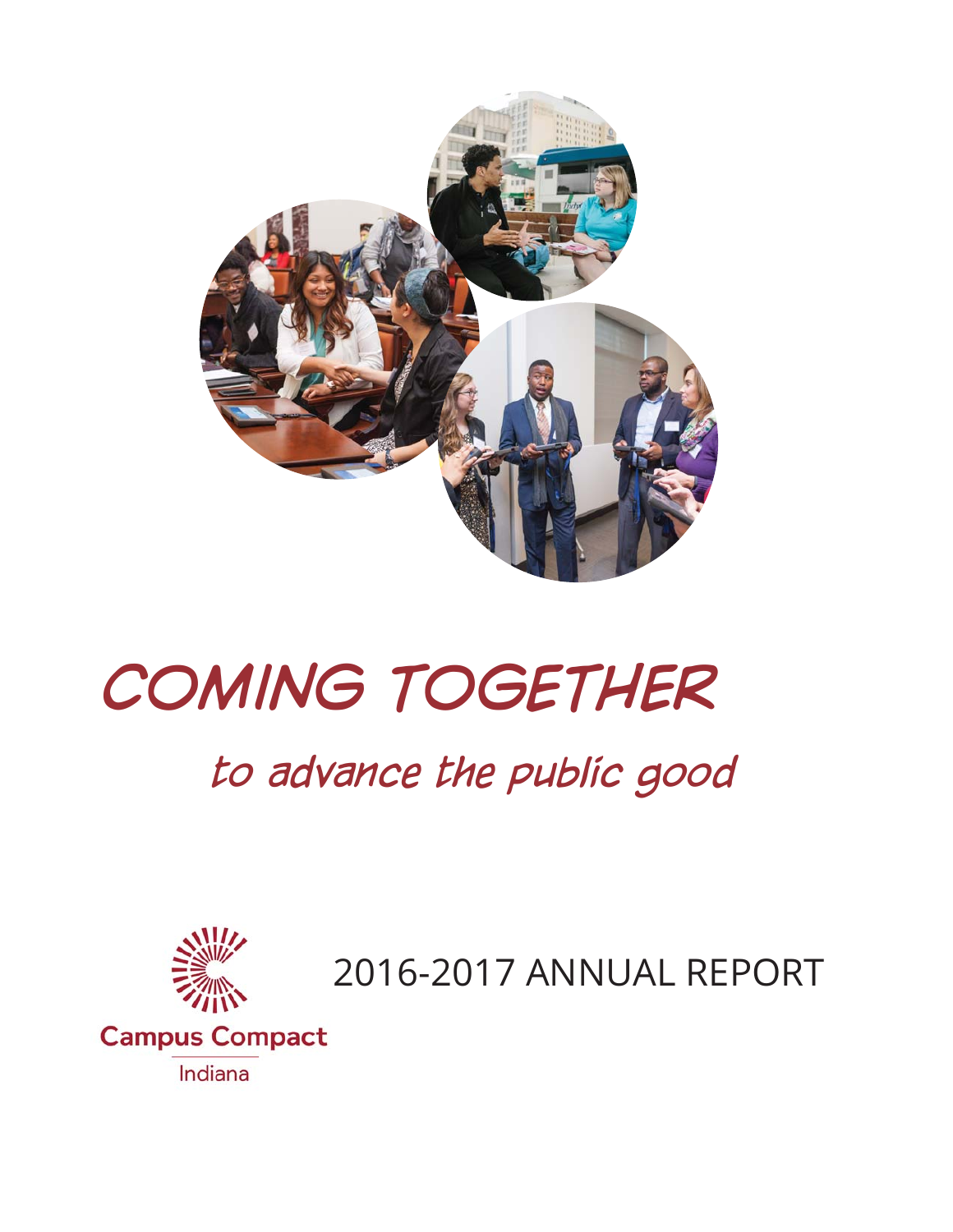### *A message from the Executive Director*



Greetings, Partners and Friends:

It is hard to believe that another year has gone by since the last time I sat down to write a letter about the work we've done together to advance the public good. Since our last Annual Report, our story has deepened in ways that even surprise me, but the common theme is that each part has advanced student learning and strengthened communities across Indiana.

In the past year we:

- Expanded the Social Innovation Micro-Lending program to all 92 counties in Indiana and have opened the opportunity to any alum from an Indiana Campus Compact partner institution. These investments of up to \$50,000 per loan will aid in the development of socially-conscious ventures across the state of Indiana.
- Devoted nearly \$375,000 to support professional development, trainings, and programs to ensure the work in and with communities is done in a way that is mutually beneficial and focused on equity.

*Since our last Annual Report, our story has deepened in ways that even surprise me, but the common theme is that each part has advanced student learning and strengthened communities across Indiana.* 

- Provided direct support to over 10,000 college students involved in community engagement projects ranging from service opportunities to civic learning and democratic engagement.
- Delivered 139% return on investment for everyone in this partnership.

These are only a few highlights of the work from the past year, and our story doesn't end there. In fact, our coming together to advance the public good will only ramp up from here. This year marks the end of year two of our five-year Strategic Plan. Partners and friends, we've only just begun!

Thank you for your continued commitment to Indiana's communities and being a partnership that believes in the power of coming together to advance the public good. *We* are because of *us*.

In service –

J.R. Jamison, M.A.Ed. Executive Director

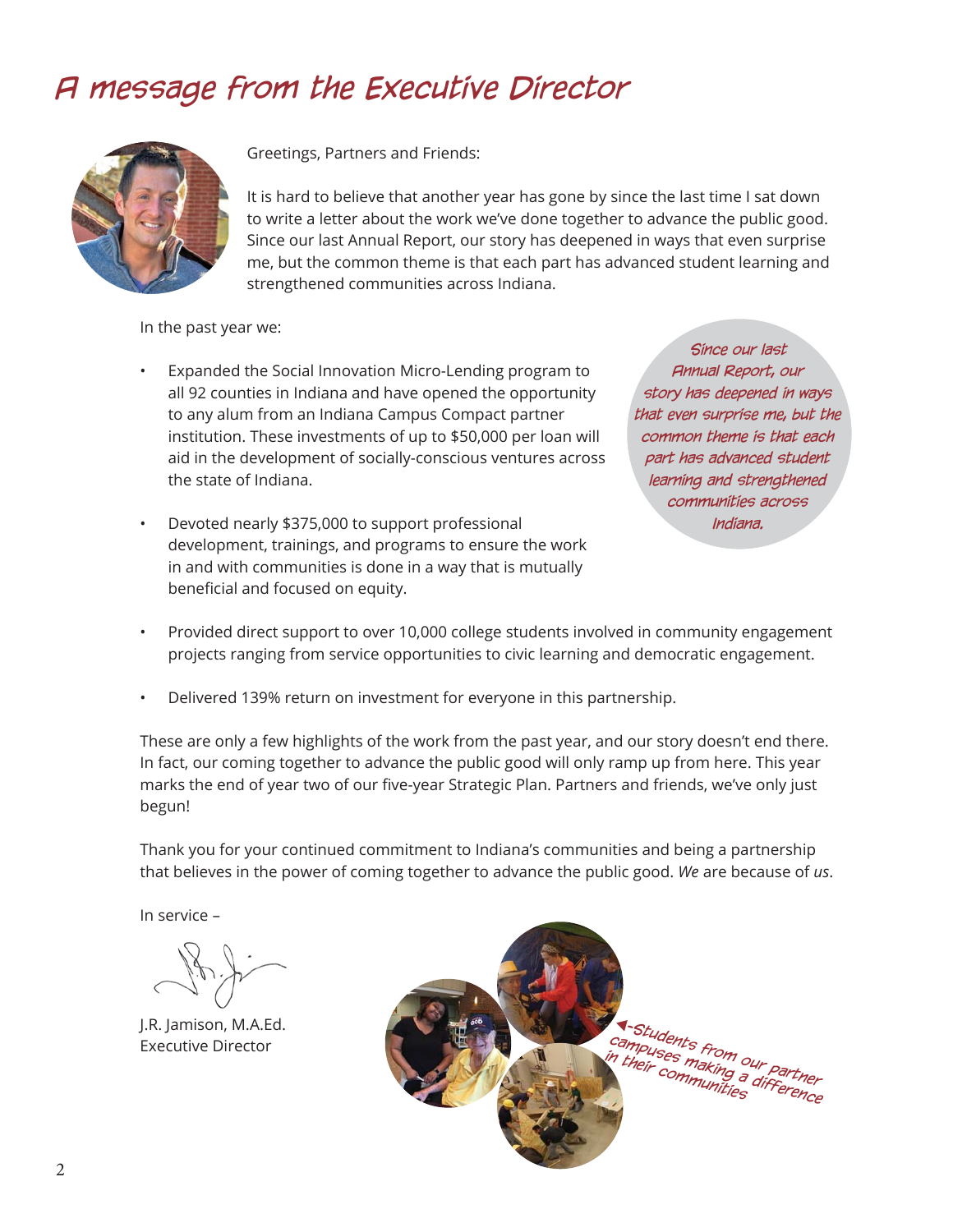### *A message from the Board Chair*



Dear Colleagues and Friends:

It has been an honor to serve as your Board Chair this past year and to represent all 35 colleges and universities that have dedicated their institutions to the public good by being a partner in the Indiana Campus Compact. I also want to commend our Executive Director, J.R. Jamison, and the work of the Indiana Campus Compact staff, including the 140 faculty/staff liaisons from our institutions, who have worked tirelessly to ensure we are indeed meeting the public purposes of our missions.

When we came together in 2015 to rededicate ourselves to our partnership to advance the public good, and subsequently put our stamp of approval on the Indiana Campus Compact 2015-2020 Strategic Plan, I couldn't have imagined how much we would accomplish in only two years. Because of our collaboration as a coalition and our commitment to work hand-in-hand with community partners, we've found that with each new chapter of our story the plot thickens and the impact of our work gets deeper. I encourage you to learn more about the story of our joint effort in the pages of this report.

*If you find yourself reading this and you connect with our story, give me a call. Our book is always open to include new characters and storylines. Only together can we continue to advance the public good in Indiana communities.* 

Our story has just begun. While we've accomplished much in the first two years of the five-year Strategic Plan, and we've done so with new partners and new supporters, we would like to include additional institutions of higher education and more supporters in our story.

We know there is a wider coalition who want to help develop the next leaders of Indiana's communities. If you find yourself reading this and you connect with our story, give me a call. Our book is always open to include new characters and storylines. Only together can we continue to advance the public good in Indiana communities.

Yours sincerely,

David H Bathe

David A. Bathe, D.A. Chair of the Board of Directors, Indiana Campus Compact Chancellor, Ivy Tech Community College – Lafayette

*Just a few members of our award-winning coalition -*

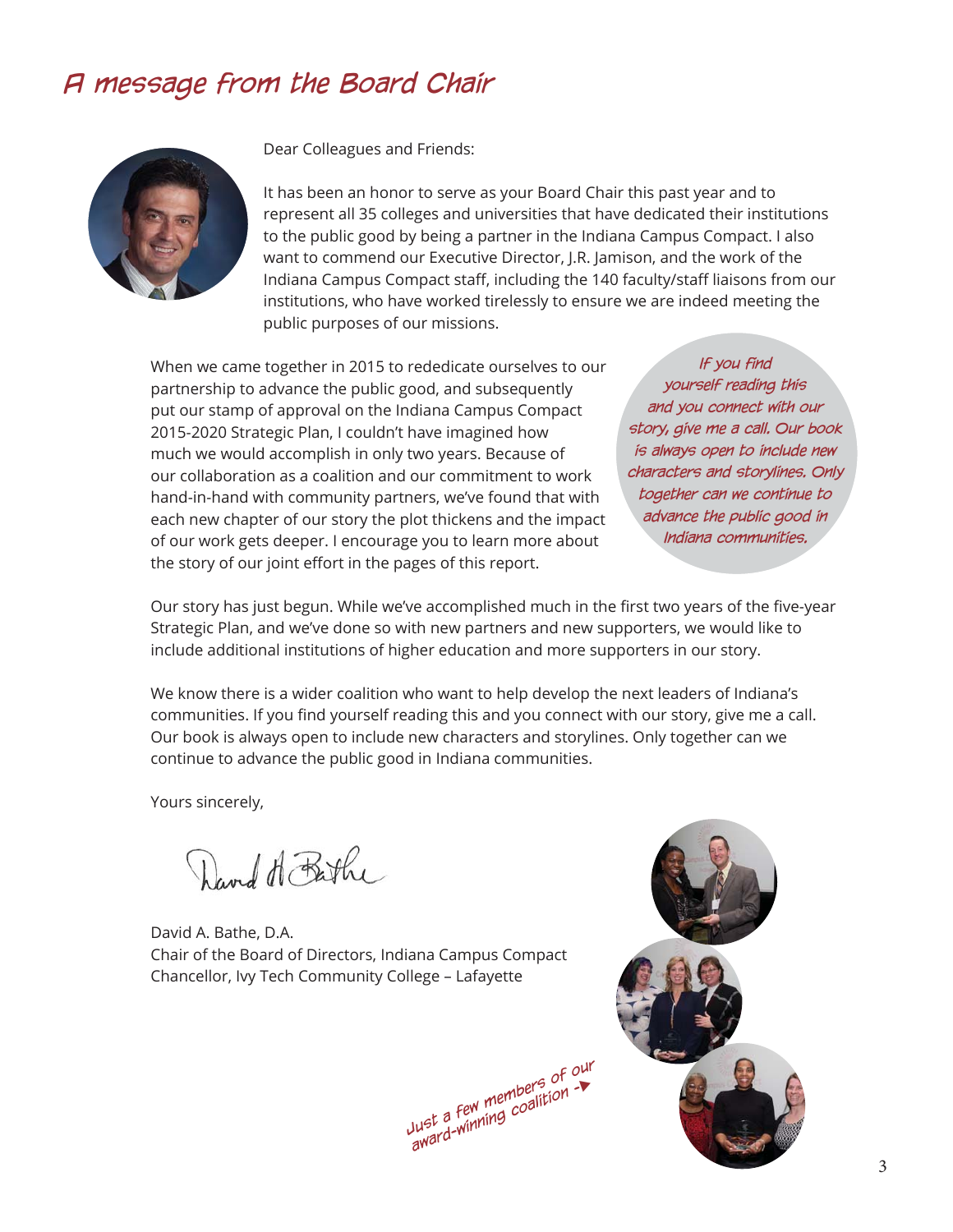### *Our Coalition*

#### **PARTNER CAMPUSES**

Anderson University Ball State University Butler University Calumet College of St. Joseph DePauw University Franklin College Hanover College Indiana State University Indiana University Bloomington East IUPUC IUPUI Kokomo Northwest South Bend Southeast Ivy Tech Community College of Indiana Bloomington Region Central Indiana Region Columbus/Southeast Region East Central/Richmond Region Lafayette/Kokomo Region Northeast Region Northwest/North Central Region Southern Region Southwest/Wabash Valley Region Marian University Purdue University Indiana University-Purdue University Fort Wayne Northwest West Lafayette Saint Mary's College Taylor University University of Indianapolis University of Notre Dame University of Southern Indiana Valparaiso University





Budgets and Finance and Assistant Treasurer, Ball State University

College- Lafayette/Kokomo Region

**BOARD OF DIRECTORS**

Secretary - **Kristin Norris**, Director of Assessment,

Vice Chair - **Nasser Paydar**, Chancellor, IUPUI

Chair - **David Bathe**, Chancellor, Ivy Tech Community

Treasurer - **Matt Hawkins**, Associate Vice President for

**Rob Manuel**, President, University of Indianapolis

Office of Community Engagement, IUPUI

**Mark Heckler**, President, Valparaiso University

**Sabrina Pennington**, Vice Chancellor of Student Affairs, Ivy Tech Community College - East Central/Richmond Region

**Robby Slaughter**, Founder, AccelaWork Business Improvement

#### **ADVISORY COUNCIL**

Chair - Kristin Norris, Director of Assessment, Office of Community Engagement, IUPUI

**Diane Bailey**, Director of Student Activities and Title IX Coordinator, Calumet College of Saint Joseph

**Deb Barrick, Director of the Office of Academic** Internships, Cooperative Education, and Service Learning, Indiana University-Purdue University Fort Wayne

**Dawn Harvey,** Assistant Professor of Psychology, Assistant Department Chair Social Sciences & Humanities, Ivy Tech Community College – East Central Region

**Cindy Kumfer,** Chair of the Early Childhood Education Program and Co-chair of the Service-Learning Team, Ivy Tech Community College - Northeast Region

**Tina Kruger**, Associate Professor in the Department of Applied Health Sciences, Indiana State University

**Mark Latta**, Director of the Writing Center, Instructor of English, and Public Literacy Coordinator, Marian University

**Gloria Murray,** Professor in the School of Education and Interim Director of Service Learning and Civic Engagement, Indiana University Southeast

*Our coalition in action! -*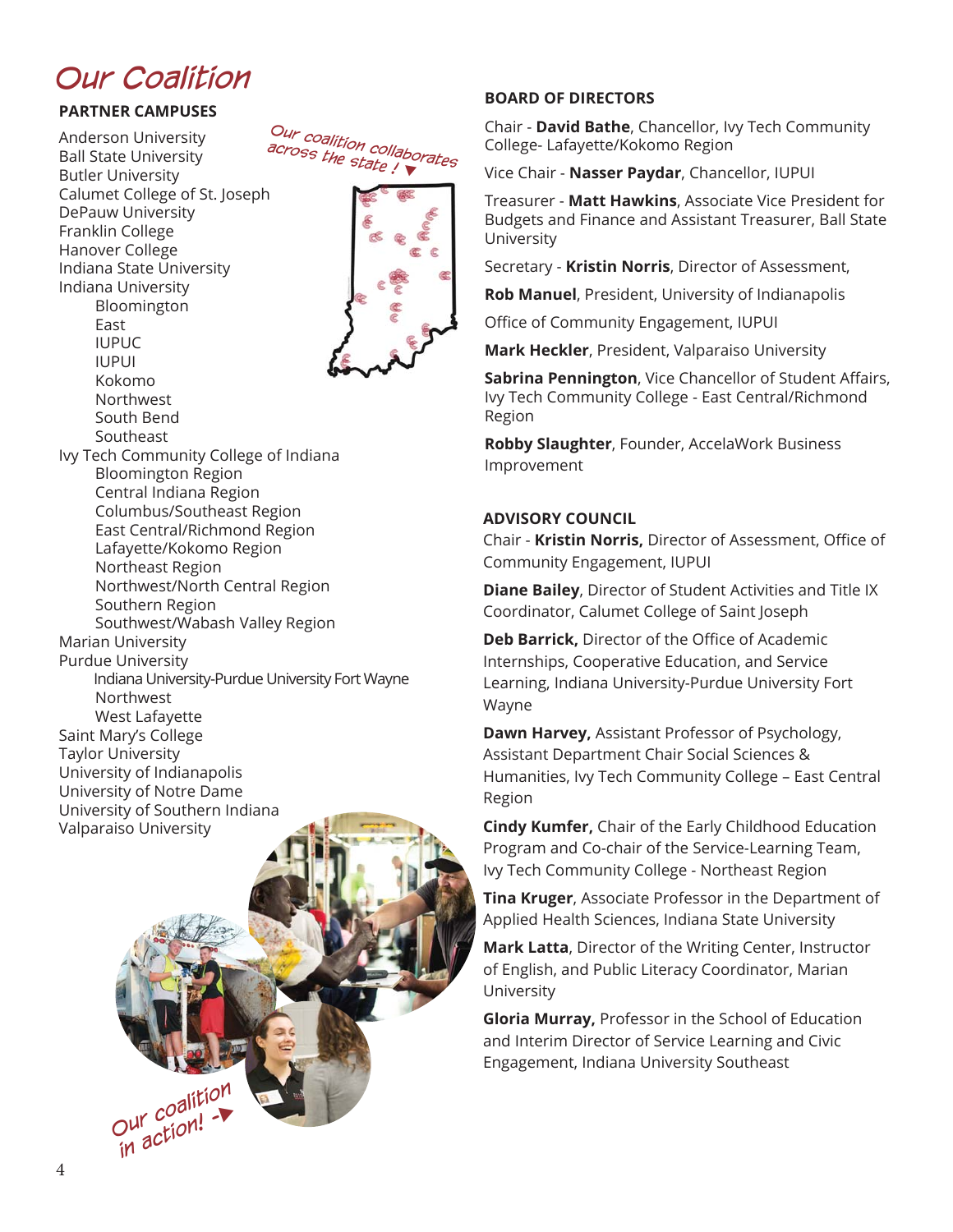### *Our Mission*

Indiana Campus Compact is a partnership of Indiana's public, private, and community college higher education institutions focused on advocating, implementing, and improving service engagement so students graduate as well-informed, engaged, and productive members of society who are fully enabled to provide leadership and service that advances the public good in their communities.



#### **WHO WE ARE**

Formed in 1993, Indiana Campus Compact partner college and university presidents and chancellors committed themselves and their institutions to develop mutually beneficial and meaningful campus-community collaborations which create engaged citizens and vibrant cities and towns. Indiana Campus Compact is the only organization in the state of Indiana that works with public, independent, and two-year institutions of higher education to advance the public good.



#### **WHAT WE DO**

Indiana Campus Compact invests in its partner institutions through training, grants, loans, and the professional network it provides for faculty, staff, and students. Through that support, Indiana campuses partner with community agencies to make a difference for thousands of community members each year. Last year, we invested over a quarter of a million dollars in our partner campuses through grants and training.



#### **NATIONAL REACH**

Indiana Campus Compact is one of 32 state and regional Compacts that together make up a coalition of 1,000+ colleges and universities committed to the public purposes of higher education. Each Compact works with local partner institutions and communities to advance placebased programming in pursuit of the shared mission.

### *Indiana Campus Compact In the Past Year Our Programs*



*is a partnership of* 

*35 colleges & universities serving 60 campuses, including public, private, two & four-year institutions.*



*we invested*

*\$375,000*

*in our partner campuses through professional development, resources, and funding opportunities.*



*supported*

*13,410+* 

*students, faculty, administrators, community agencies, and community members.*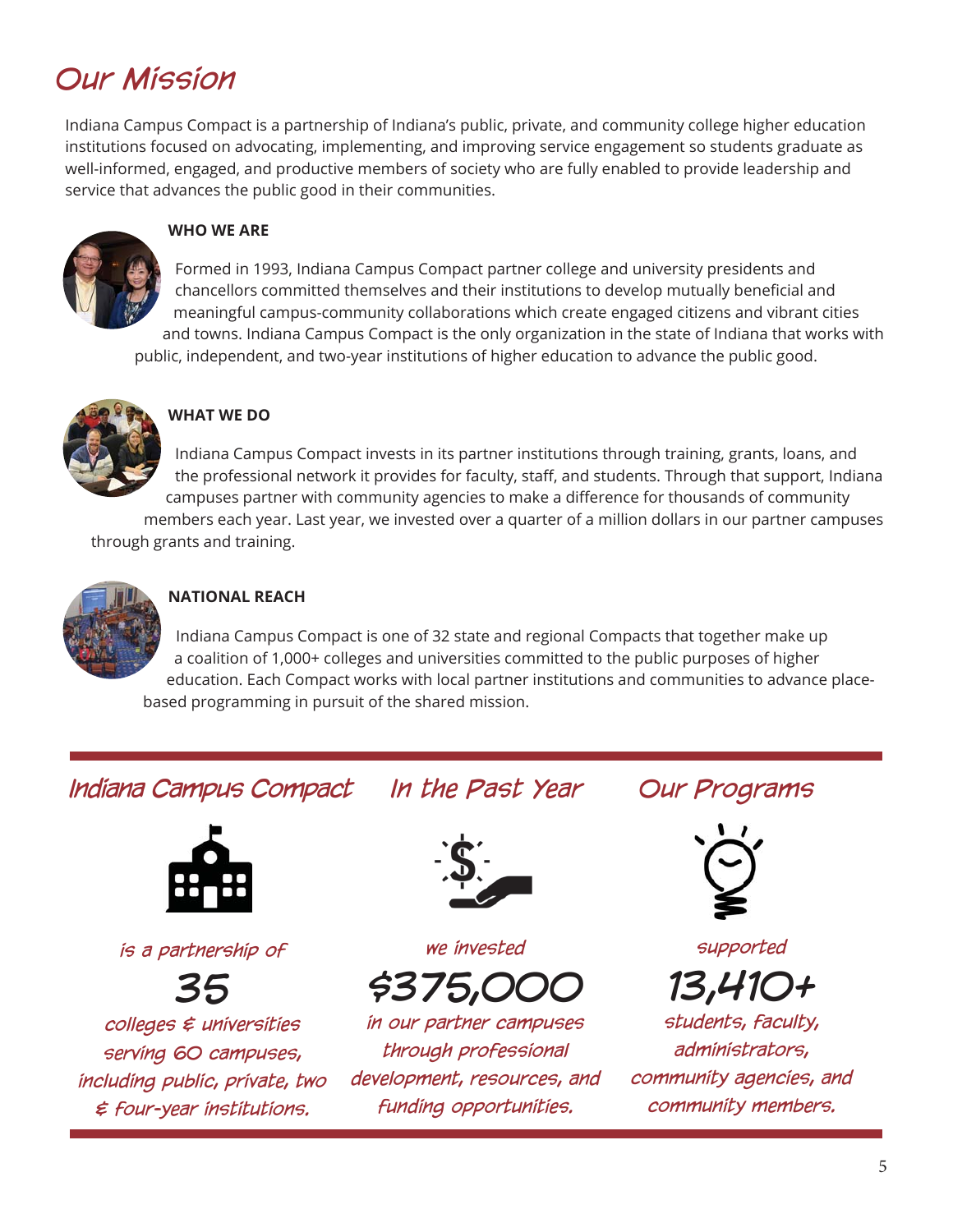### *Coming Together Strategically*

We believe in advancing the public good and have implemented a strategic plan to make that happen. In the second year of our plan, we have focused on three strategic goals. Listed below, you will find the goals and examples of each.

#### *1. Develop & deepen grant programs*

We awarded Professor Gloria Murray from Indiana University Southeast a 3-year Engaged Campus Grant of \$17,000 to leverage the University's academic expertise for the good of the community. The grant supports

collaboration between Academic and Student Affairs Offices to integrate community engagement into the curricula. The community benefits **from the collaboration by having their self**identified needs met, and the students involved **develop meaningful connections to their careers and their social consciousness.** 



*Professor Murray -*

#### **The 2017 Service Engagement Summit and Awards Gala** was

*2. Provide professional development & recognition*

focused on the role of social justice in higher education through the lens of power, privilege, and the coming together of communities. Over the twoday period, 227 attendees from 40

institutions in eight states participated in the event. **Students, faculty, staff , and community partners gained practical knowledge, learned new skills, and were able to return to their institutions and offi ces ready to advocate for and implement positive impact for their neighbors.** 



*Summit speakers (left - right) Kimberly Dark, Ashley C. Ford, and Elizabeth Asmaa Valencia brought their moving perspectives on life with, and without, power and privilege.*

*In FY 16-17, our programs supported* 

*13,413 students, faculty, staff, administrators,* 

*community agencies, and community members.*

**Mark Latta** is the Director of the Writing Center, Instructor of English, and Public Literacy Coordinator at Marian University. In his second term as an Indiana Campus Compact Faculty Fellow,

*3. Promote and advocate for campus/ community partnerships*

we awarded Latta a **\$3,750 Faculty Fellows grant from Indiana Campus Compact** to continue his collaboration with the Indianapolis Public Transportation Corporation on a city-wide public literacy project

centered around the IndyGo bus

system. With this support, Latta expanded his project, *Collecting Connections,* which organized and trained volunteers to interview riders across all of the IndyGo public transit routes to collect written and spoken stories about home and community. **These public narratives were "published" through the IndyGo buses and murals displayed at the newly constructed Julia M. Carson Public Transit Center in downtown Indianapolis.** As a visible and large-scale city-wide public

literacy project, *Collecting Connections*  will serve as a catalyst for promoting community narrative projects and facilitate a broader understanding of public literacy through the generation of city-wide community writing.



*The Dennis family posing for their mural-*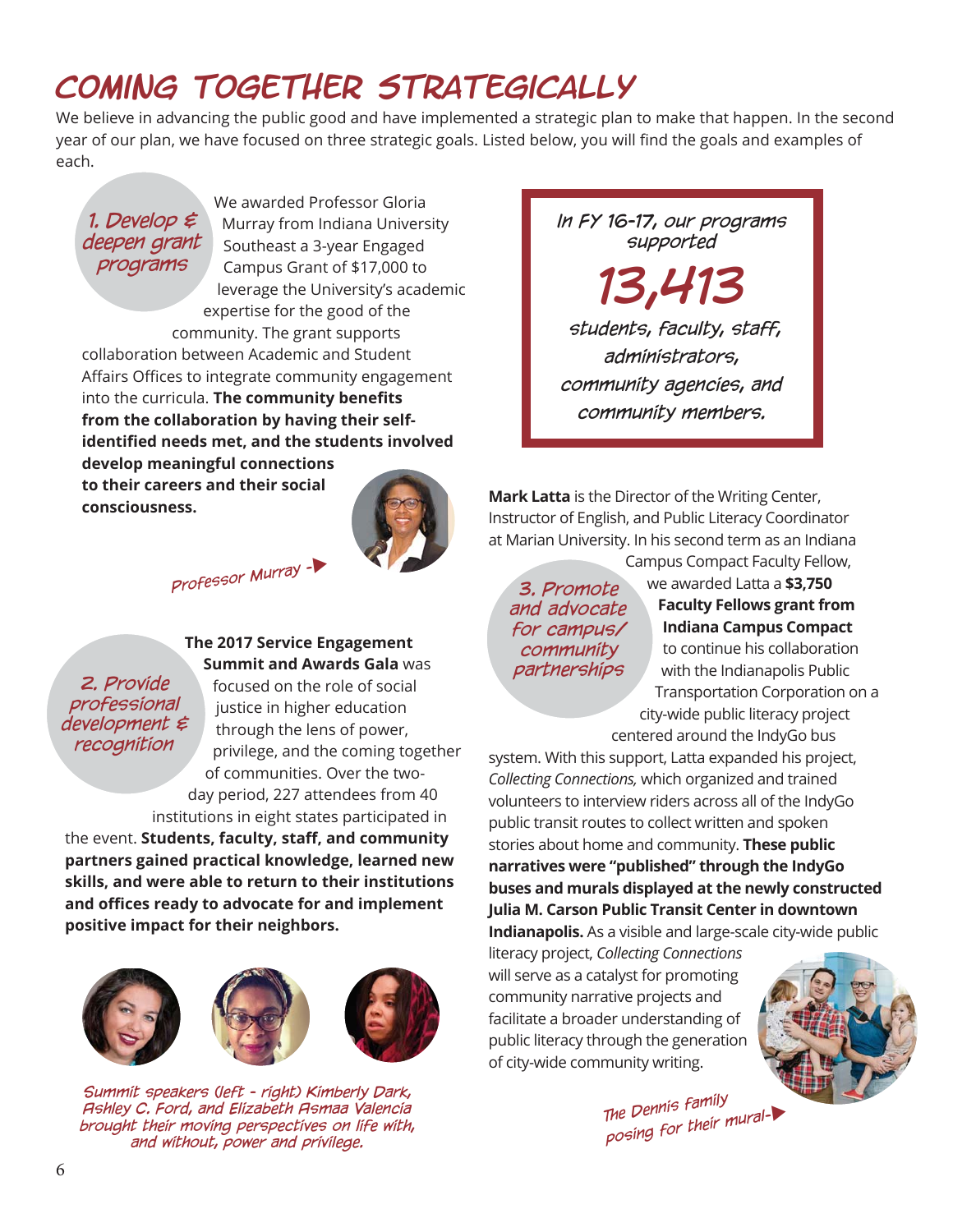### *Coming Together to Support Students*

We believe students are key to advancing the public good. Our support helps students become agents of change.

#### *Recognition for Student Commitment to Community Partnerships*

#### **- Alexis Doyle from the University of Notre**



**Dame** won the 2017 Richard J. Wood Student Community Commitment Award. Alexis graduated in May with a degree in Biology and Peace Studies. A pre-med student who has spent the last four years

weaving together **her academic learning and her commitment to communities,** Alexis has a clear calling to be a doctor who works outside the exam room. She connects her studies, her community and global engagement, and her sense of vocation to impact health solutions at

the personal, local, and policy level. *"Pursuing this* 

*education will allow me to be a doctor who uses her expertise in medicine to contribute to conversations taking place out of hospitals and that deeply affect the health of the underserved and marginalized." -Alexis Doyle*

*Anderson University students coming together to support their community -*

#### *Grant Programs*  **Anderson University's Operation Foundation**



holds a day of service each year.

This year, more than 120 students participated in completing 18 community projects with support from their **\$1,000 Student Community Service grant** from Indiana Campus Compact. These collaborations also helped promote partnerships among the community agencies for further collaboration.

**"This grant is a game changer. It had such a great impact on our community and we are honored to have been able to put it to good use,"** said Operation Foundation leader Logan Hauer.

#### *Professional Development*

Campus Compact's national **Newman Civic Fellowship** recognizes and supports students in their civic, personal, and professional development as the next generation of public problem solvers**.** Last fall**, Campus Compact brought together 83 Fellows for the inaugural national convening of Newman Civic Fellows.** These students represent the next generation of public problem solvers and civic leaders. Through the fellowship, Campus Compact provides learning opportunities focused on the skills fellows need to serve as effective agents of change in addressing public problems and building equitable communities.

*In FY 16-17, we supported* 

*10,700+ college students across Indiana involved in service and community engagement projects*



*Newman Civic Fellows Junruo Fu and Desmond Atem pose with Campus Compact temporary tattoos during the 2016 National Convening of Newman Civic Fellows.*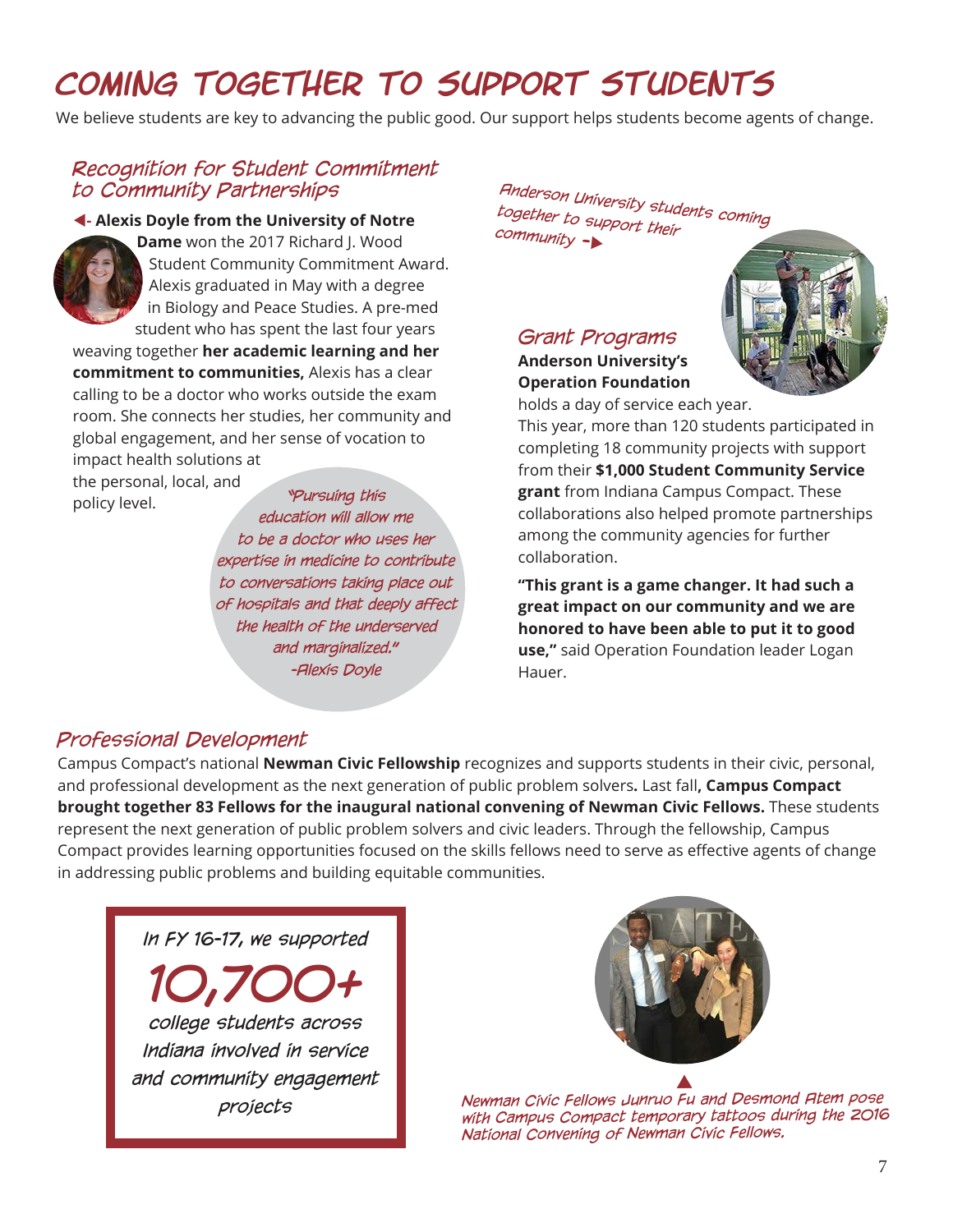### *Coming Together To Support Communities*

We believe that community agencies can be co-educators for students while collaborating with the campus to improve lives of community members. **All the Recognition for Staff** 

#### *In FY 16-17, we supported*

*464 campus/community partnerships that directly benefit community members*

#### *Campus/Community Partnerships*

**Nominated by IUPUI, Mapleton Fall Creek Development Corporation,** Indianapolis, won the 2017 Outstanding Community Partner Award which honors community partner agencies whose staff and volunteers provide faculty, students, and staff an extended classroom and act as their co-educators. Mapleton Fall Creek Development



Corporation Executive Director **- Leigh Riley Evans** partnered with IUPUI Anthropology Professor Susan Hyatt to develop a student research project that has the potential to save lives. After a recent report on life expectancy listed the Mapleton Fall Creek neighborhood

as next-to-lowest in central Indiana, **Evans and Hyatt worked with students to research factors that contribute to obesity and its attendant conditions which have reached epidemic levels in lower income and minority communities, compromising residents' life expectancy.** That research provided the community with concrete actions to take to reduce the epidemic.

*Mapleton Fall Creek Residents Planting a Community Garden -*





### *Commitment to Community Partnerships*

**- Heather Miklozek, Community Engagement Director at Indiana State University,** won the 2017 Community

Service Director Award. Heather focuses her work on **social change and capacity building**. Heather provides her campus community with ample opportunities for both curricular and co-curricular partnerships and programs, and she also has an exceptional record of her own personal, professional involvement in the community. In her role, Heather leverages University resources to the mutual benefit of the institution and their community partner agencies. She develops new, and strengthens existing, partnerships throughout the Wabash Valley with the goal of empowering students, faculty, and staff to embrace the concept of global citizenship. **These partnerships make life better for thousands of people in Wabash Valley while they reinforce students' understanding of, and compassion for, their fellow humans.**

#### *Grant Programs*

**We awarded Ivy Tech Community College Northwest/North Central Region a \$2,000 Listening to Communities grant** to cover the costs of a special event to educate faculty, staff, students, and community members about issues that plague the **LGBTQ community, with a focus on suicide prevention.** The Listening to Communities meeting also provided an opportunity for the newly developed LGBT club to connect with local community agencies and build partnerships to ensure its success. Because of the grant, The Department of Student Affairs and HR have formed a team to develop "Safe Zone" training for faculty, staff and students in collaboration with their community partner, The LGBTQ Center. **As South Bend deals with increasing suicide rates, this event helped raise awareness of the resources and tools Ivy Tech can provide for the South Bend LGBTQ Community.**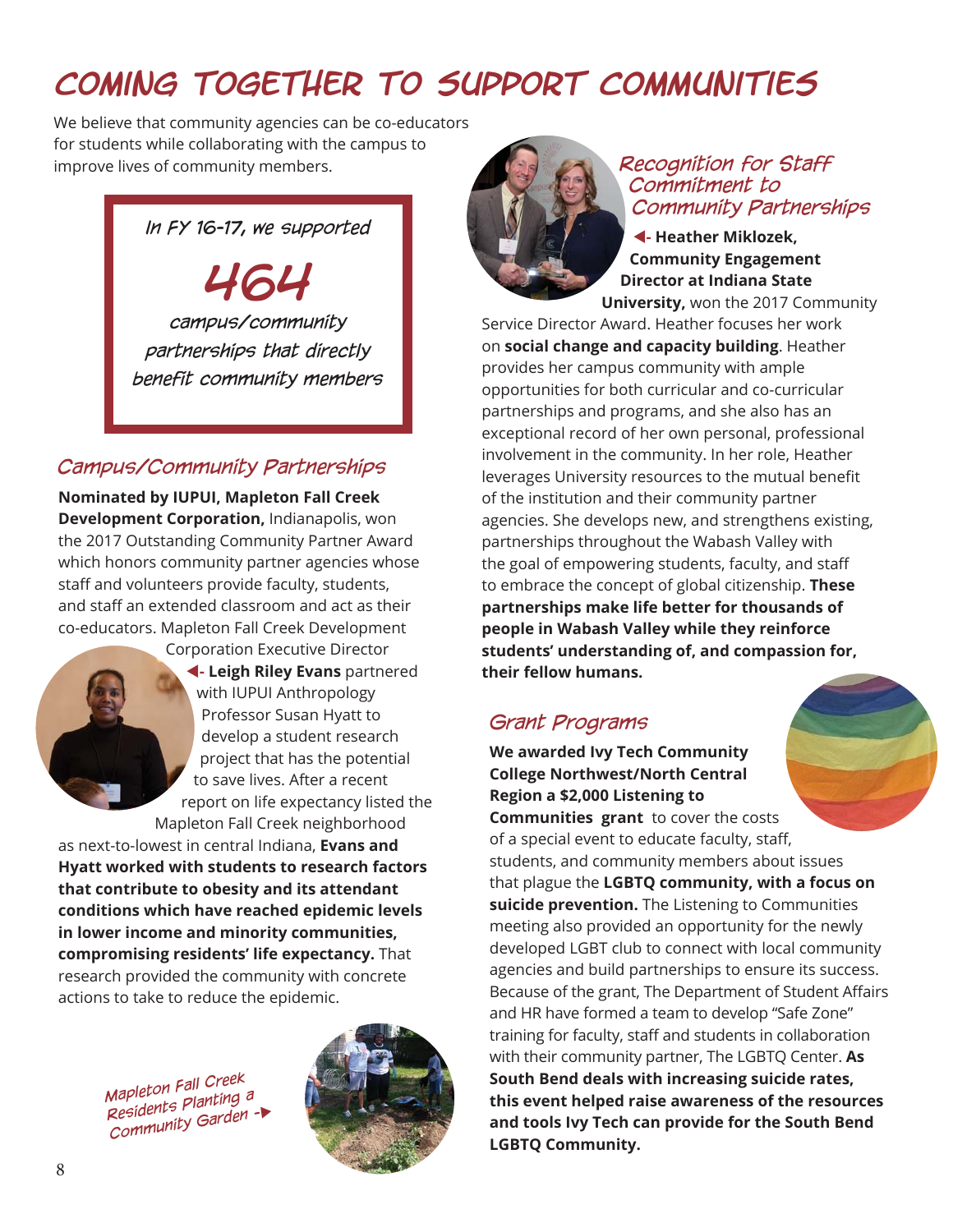### *Coming Together in Partnership*

We believe that providing funds, training, and resources to faculty and staff is an integral piece of the **Compact**  between Indiana Campus Compact, our partner institutions, and the community agencies that serve our state.

#### *Recognition for Faculty Commitment to Community Partnerships*



work as a teacher and a scholar. She is succeeding in building creative and authentic partnerships that enhance student learning opportunities and strengthen local health systems. Dr. Barnes is devoted to creating a community of scholars committed to community-based research. But, perhaps more importantly, she uses her knowledge to help community organizations conduct their own program assessment. **Through her outreach, Dr. Barnes engages community members who are minimally trained in research and makes leveraging their partnership with the university comfortable and eff ective.**

#### *During FY 16-17, we supported*

*784 faculty and staff who created engaged curriculum, conducted community-based research, and provided professional service to non-profit agencies*

#### *Our Compact*

*Each year, each semester, each day, we work in partnership toward the nexus of public good.* 

*In that nexus we find expertise, rewards, resources, and passion all working in tandem to make people's lives better.*

#### *Recognition for University-wide Commitment to Community Partnerships*

**The University of Notre Dame** won the **2017 Engaged Campus Award** which honors institutions for their ability to improve community life and to educate students for civic and social responsibility by giving them a well-rounded, thoughtful, challenging, and just education. More than 80% of Notre Dame students are involved in service engagement and there are campus-wide learning outcomes for students' curricular engagement with the community. The University of Notre Dame equips its faculty and staff with the support they need to provide their students with not only academic rigor, but also present the opportunity to learn one of the most important things in life – "a sense of human solidarity and concern for the common good that will bear fruit as learning becomes service to justice." **In his letter of application, President John Jenkins said, "In addition to the established work, the university also supports the pursuit of individual projects that arise from community need or ideas, and developed by the collaborative pursuit of knowledge and the common good."**

*Notre Dame alumni and their families work in the community during Notre Dame Family Volunteer Camp -*

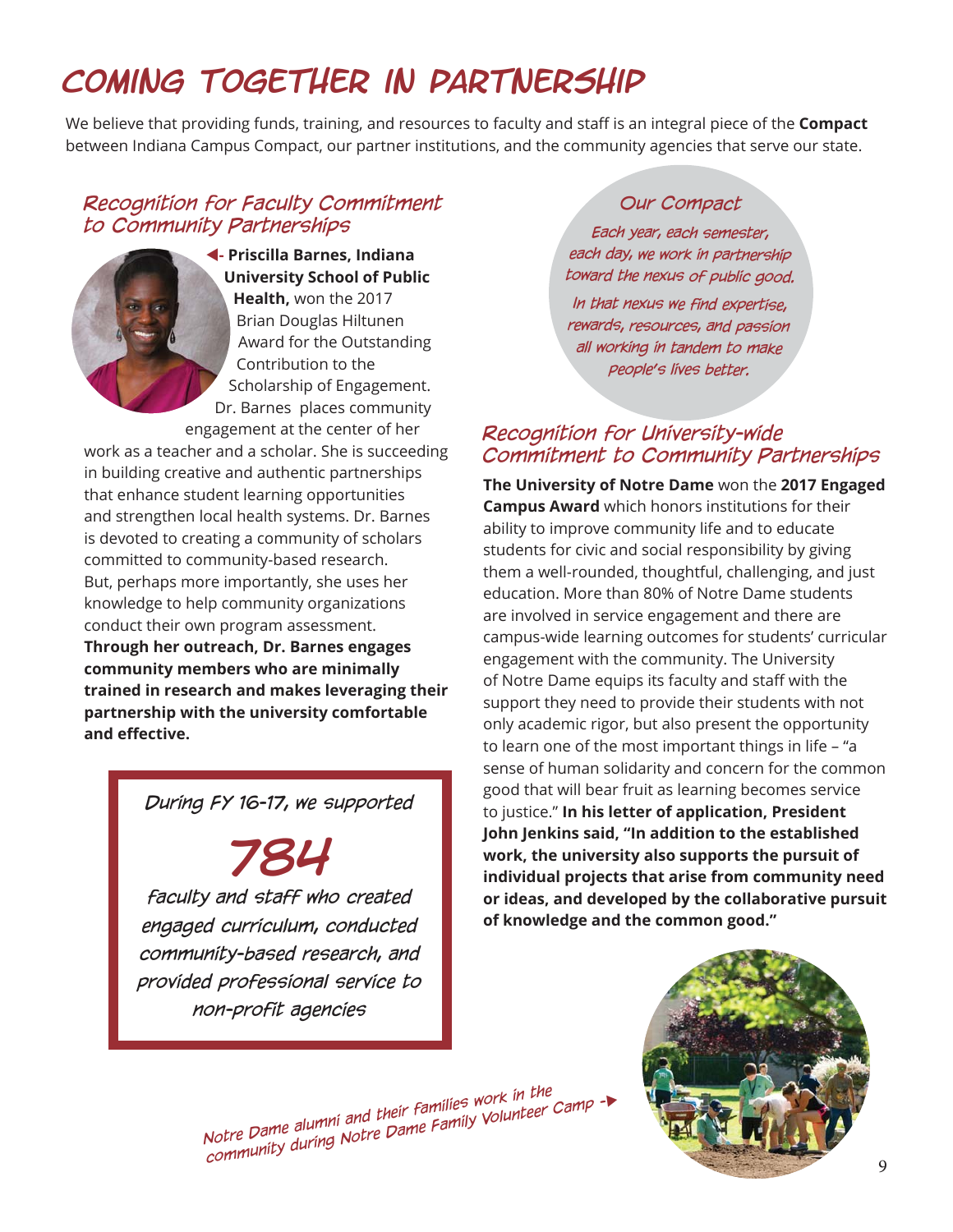### *Coming Together To be agents of change*

Because of your support, Indiana Campus Compact is able to work as an agent of change to bring all sectors of higher education—public, independent, community college—together to focus on campus-community collaborations. Those collaborations are the nexus of the Compact.

### *Financial Donors*

#### **FOUNDATION**

• Lilly Endowment Inc.

#### **CORPORATE**

• HandsOn Connect

#### **EDUCATION**

- Anderson University
- Ball State University
- **Butler University**
- Calumet College of St. Joseph
- DePauw University
- Franklin College
- Hanover College
- Indiana State University
- Indiana University
- Ivy Tech Community College
- Marian University
- Purdue University
- Saint Mary's College
- Taylor University
- University of Indianapolis
- University of Notre Dame
- University of Southern Indiana
- Valparaiso University

#### **INDIVIDUAL**

- Robert G. Bringle (American Psychological Association)
- Nathan Schaumleffel (ONDemand Publishing)
- Summer and Michael Sharp
- H. Anne Weiss
- Laura Weaver and Arthur Whaley
- Betsy and Michael Wood



### *In-Kind Donors*

- All Good Things Soaps
- Big Car
- DeBrand Fine Chocolates
- Frittle Candy Company
- John Gentry
- **Graphicon**
- Hotbox Pizza
- Indiana Pacers
- Indianapolis Colts
- Indianapolis Indians
- Just Pop In!
- Kokomo Jackrabbits
- Lafayette Aviators
- Laney Honey
- s.a.l.t. sisters
- Shoup's Country Foods
- Silver in the City
- Sun King Brewing Co.
- The Facing Project
- Tinker Coffee Co.

#### *Partners*

- Bankable
- Campus Compact Headquarters
- CES4Health
- Flagship Enterprise Center
- Illinois Campus Compact
- Indiana University Lilly Family School of Philanthropy
- International Journal for Research on Service-Learning and Community Engagement
- IUPUI Center for Service and Learning
- IUPUI Office of Community Engagement
- Journal of Community Engagement and Higher Education
- Michigan Journal of Community Service Learning
- Michigan State University
- Stylus Publishing
- Wisconsin Campus Compact

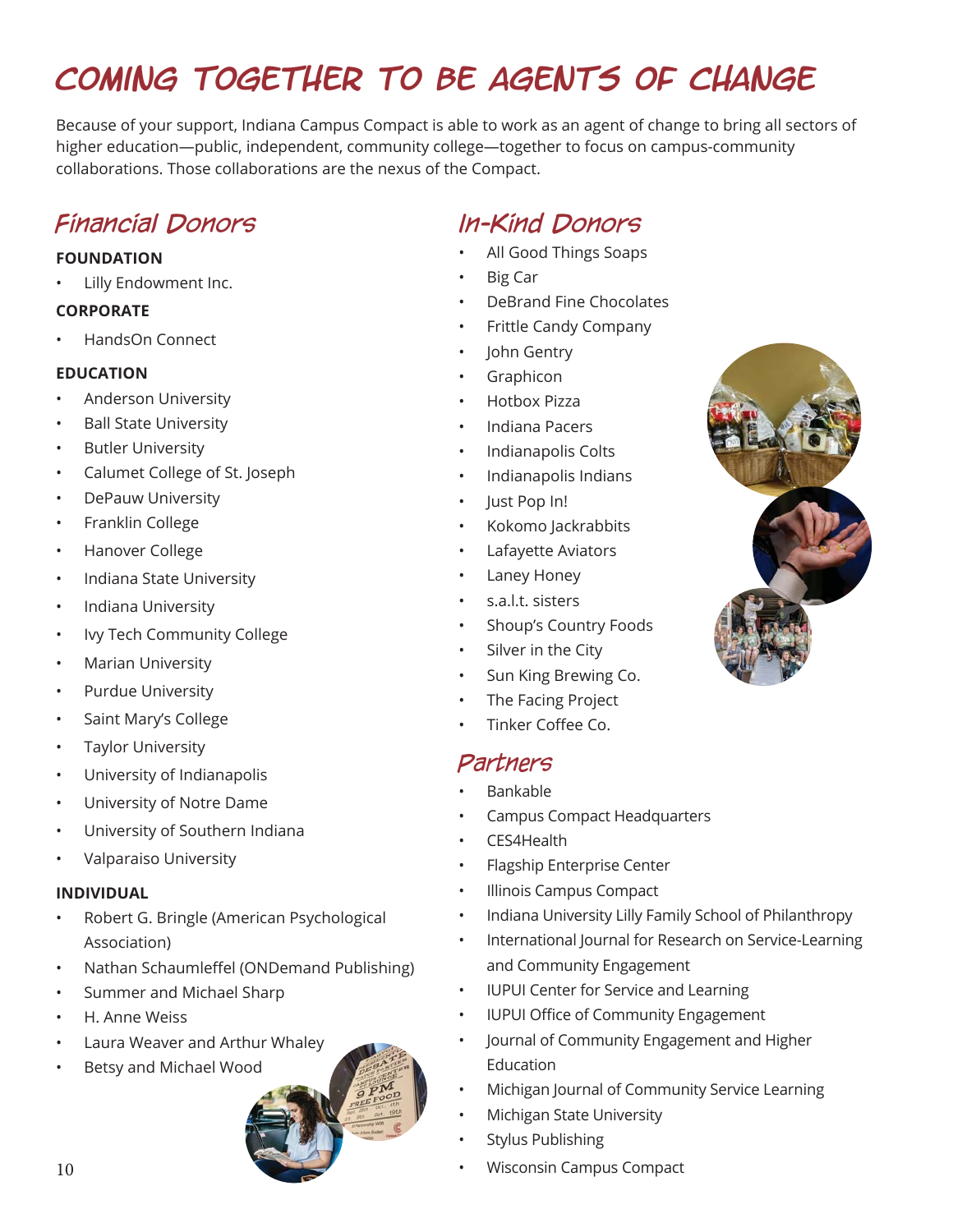### *Investing In Our Partner institutions*





#### *2016-2017 Income*

| Partnership Fees                                                  | \$311,000      | 51%  |  |
|-------------------------------------------------------------------|----------------|------|--|
| Corporate and Foundations                                         | \$229,232      | 38%  |  |
| Conferences and Workshops                                         | \$56,492       | 10%  |  |
| $\blacksquare$ Other*                                             | \$6,550        | .75% |  |
| Contributions                                                     | \$1,000        | .25% |  |
| <b>Total Income</b>                                               | \$604,274 100% |      |  |
| *Other includes Publications, Royalties, and Speaking Fees Income |                |      |  |

**In-Kind Contributions** (not included in income) **\$8,726.73** 

#### *2016-2017 Expenses*

| <b>Total Expenses</b>                | \$558,341* 100% |     |
|--------------------------------------|-----------------|-----|
| Dues to Campus Compact HQ            | \$26,135        | 5%  |
| <b>C</b> Grants to Partners          | \$28,102        | 5%  |
| General and Administrative           | \$157,445       | 28% |
| <b>Partner Services and Training</b> | \$346,659       | 62% |

\*Residual funds will be rolled over to Partners Services & Training for FY 17-18

### *Indiana Campus Compact Partnership Benefits*

#### **SERVICES, TRAINING, AND RECOGNITION**

- Access to Campus Compact national headquarters programs and awards
- Best Practices in Assessing Community Engagement Learning Community
- Community of Practice: Institution-wide Assessment & Research
- Networking Retreat
- Pen to Paper Writing Retreat
- On-campus Assistance
	- o Customized workshops for faculty, staff, and students
	- o Strategic Planning
	- o Fundamentals of Assessing Student Civic Learning
- Service Learning Institute and Research Academy
- Service Engagement Summit and Awards Gala

#### **FUNDING**

- Access to Campus Compact national headquarters funding
- Conference Registration Scholarships
- Faculty Fellowships
- Engaged Campus Grants
	- o Enhancing Service Engagement Collaboration
	- o Engaged Department
- Service Engagement Grants
	- o Scholarship of Engagement
	- o Listening to Communities
	- o Student Community Service
- Social Innovation Microlending Program



*During FY 16-17, our partner campuses received* 

*139% return on their investment*